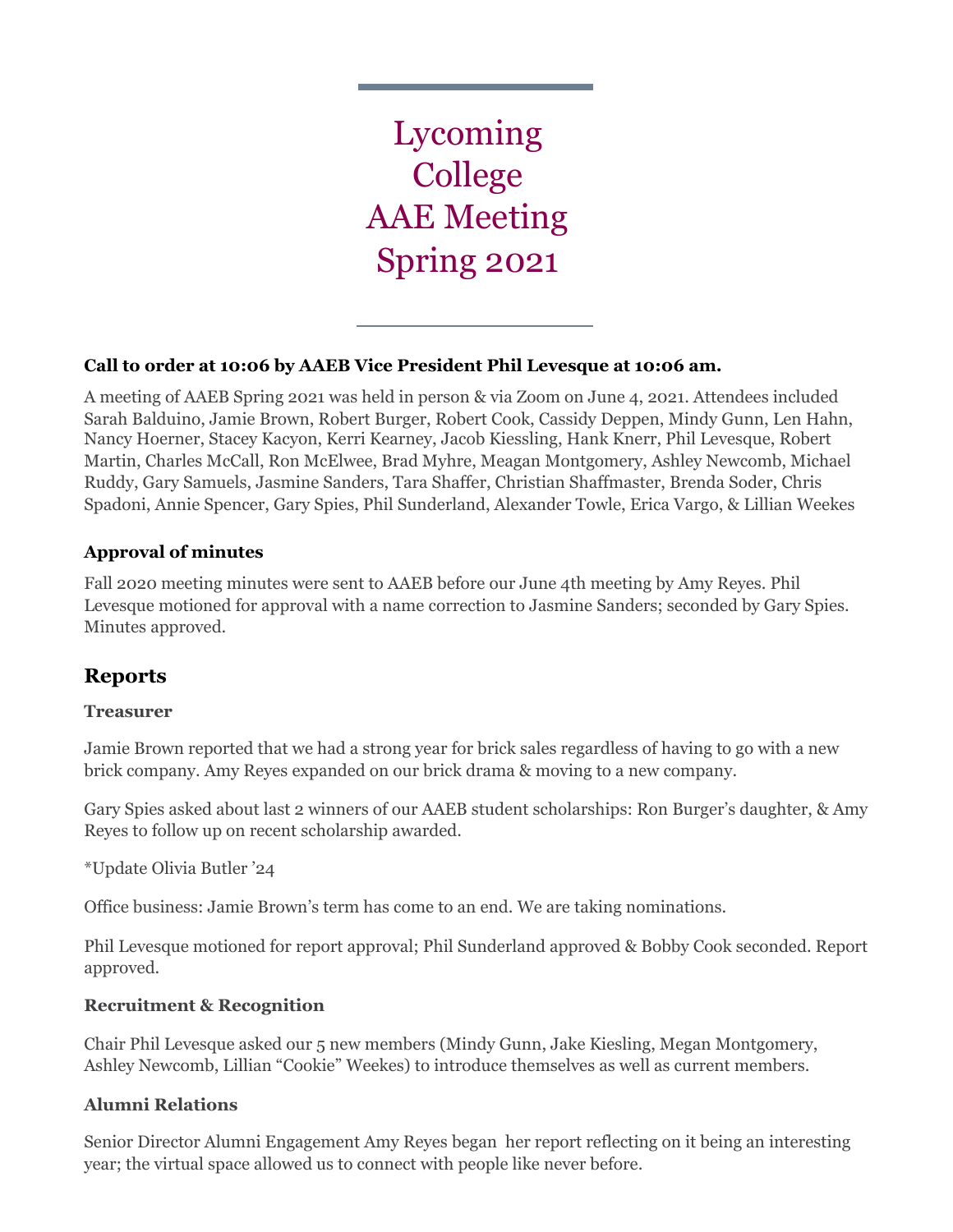- Advancement Staffing
	- $\checkmark$  Admission Julie Mingle 2013
	- $\checkmark$ Major Gift Officer Jessica Shover 2017
	- $\checkmark$  Annual Giving Officer (on the hunt)
- Retired Professors
	- $\checkmark$  Spanish Harvard Burrell
	- $\checkmark$  English G.W. Hawkes
	- $\checkmark$  Math Eileen Caruso
- Classes in-person; students did what they needed to do
- Senior week modified
- Commencement 2020 & 2021 back on campus
- Virtual Engagements
	- $\checkmark$  Economics Alumni roundtable
	- $\checkmark$  Virtual coffee tasting
	- $\checkmark$  Wine & Design
	- $\checkmark$  Rich Hall painting
	- $\checkmark$  Book Club with Hawkes
	- $\checkmark$  Calligraphy
	- $\checkmark$  Candlelight Service
	- $\checkmark$  Lunch & Learn
	- $\checkmark$  Common Hour Series
- In-person Engagement
	- $\checkmark$  Yoga on the Quad
	- $\checkmark$  August Lehigh Valley Iron Pigs
	- $\checkmark$  September 9<sup>th</sup> Bald Birds Brewery, Jersey Shore
	- $\checkmark$  September 18<sup>th</sup> Elmwood Zoo, Norristown
	- $\checkmark$  November 11<sup>th</sup> Versi Vino, Maple Shade
- On-going Virtual Lunch & Learn & Common Hour Series continue
- Day of Giving (\$371, 817 @ 24% of goal; 19.11% alum)
	- $\checkmark$  Younger alum give due to social media
	- $\sqrt{875}$  # of donors
	- $\checkmark$  985 # of gifts
	- $\checkmark$  125 # of new donors
	- $\checkmark$  Need 347 more donors by end of June
- Save-the-Dates Community Funded
	- $\checkmark$  3 year contract platform to keep giving vs 2 days vs 1 day
	- $\checkmark$  April 12 & 13 2022
	- $\checkmark$  AAEB's suggestions to create more giving day excitement:
		- $\checkmark$  Live, moving around campus MC to engage students from Bobby Cook
		- $\checkmark$  Text a word like radio stations do & win a T-shirt from Jamie Brown
- Warriorthon; Fall & Spring phone calls
	- $\checkmark$  Students not well-prepped per feedback; lacking some class info & per Bobby Cook students should know more specifics like how much was previously given each year, etc.
	- $\checkmark$  March Matchness new branding, social media, & thank you notes

#### **Music Facility update virtually with William Ciabattari, department chair & associate professor**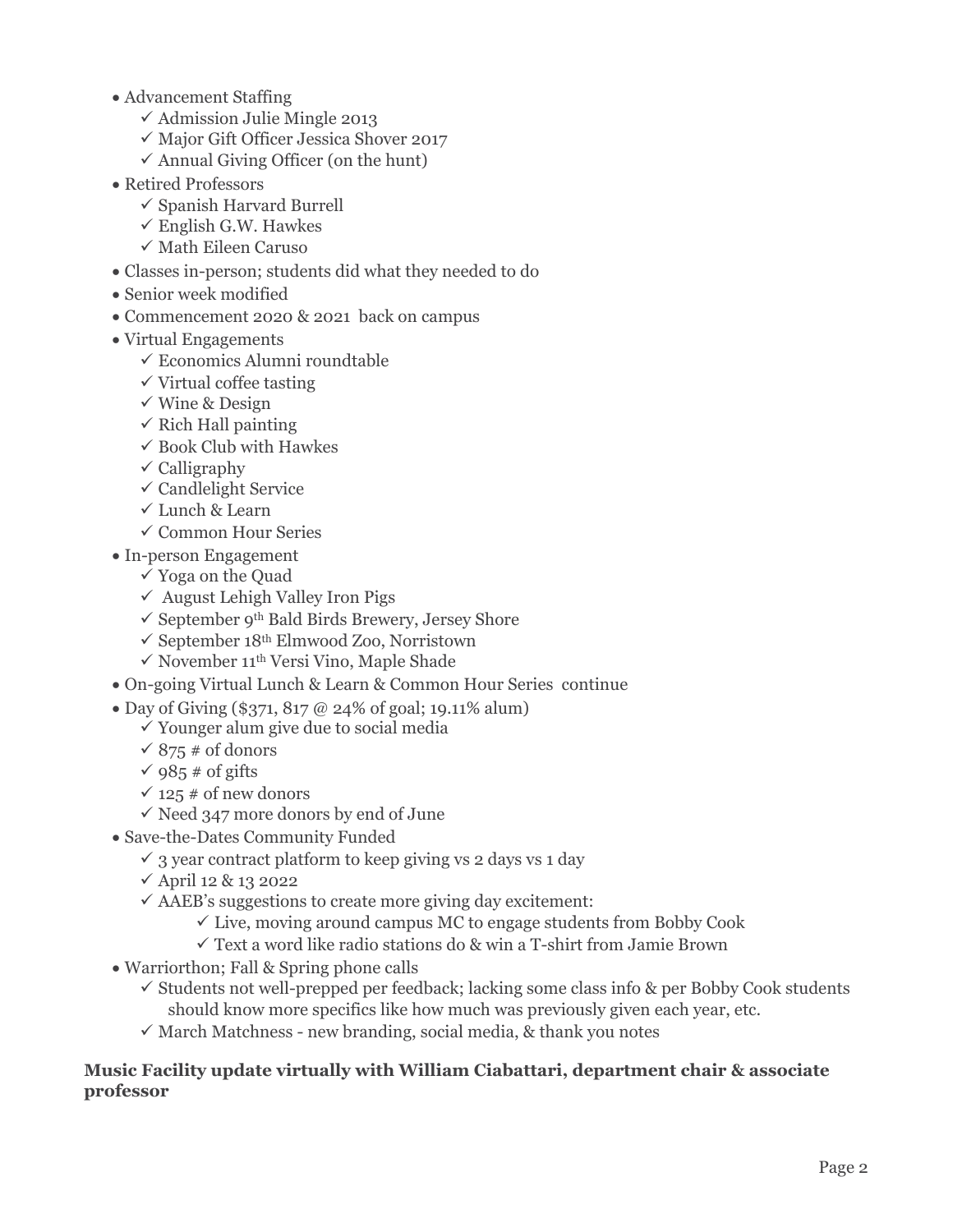- Needed a space for band, choir, orchestra, & community members that's not only wheelchair accessible but creates opportunities to host festivals, let's us collaborate, is fresh/ large; embraces the past & opens doors
- Growing technology areas
	- Q: Will course work change? (Chuck McCall)
	- A: Yes need to grow such as:
	- $\checkmark$  Music Theory
	- $\checkmark$  Eurocentric music; need a new prospective
- Utilize the space
	- $\checkmark$  by delivering more & better courses
	- $\checkmark$  rehearsals at same time (up to 4 groups) or into one large group
	- $\checkmark$  Q: space cap due to Covid & utilizing existing space? (Phil Levesque & Lilian Weekes) A: 100 piece ensemble & continuation of Clarke Chapel presentations, Christmas Candle Light, organ recitals, & Homecoming events

# **Athletic Director & Head Football Coach Mike Clark 93'**

- Baseball/ Field Hockey (reinstated)
	- $\checkmark$  attract & hire new coaches; we wanted our parents to be comfortable, have institutional strength, & they should be with:
		- $\checkmark$  Baseball Rick Oliveri;
		- $\checkmark$  Field hockey Allyson Kenyore; started Fall 2020
	- $\checkmark$  Spring 2023:
		- $\checkmark$  Baseball team practice & compete at brand new baseball/ softball complex being built by Lyco County Visitors Bureau
		- $\checkmark$  used by Penn College
		- $\checkmark$  tight timeframe
		- $\checkmark$  Q: Connecting with Little League? (Bobby Cook) A: Advised that there are different Covid parameters that Lyco is trying to work our way.
- Athletes during 2020-2021 year & altering timelines during pandemic
	- $\checkmark$  MAC & NCAA correct decision to cancel competition 2020 year
	- $\checkmark$  MAC athletic directors met every Friday to discuss best possible way for students to continue to compete
	- $\checkmark$  MAC commissioners, presidents, athletic directors follow info & guidance from NCAA, CDC in PA, NJ, MD
	- $\checkmark$  What we needed/needs to happen:
		- $\checkmark$  Resocialize college sports
		- $\checkmark$  Considered size of MAC to test kids
		- $\checkmark$  Keep kids on campus
- 2021 NCAA Winter & Spring
	- $\checkmark$  MAC President ruled to move forward with wrestling, basketball, & swim season
	- $\checkmark$  Abbreviated schedules for wrestling (Feb marked end of season)
	- $\checkmark$  Athletes will be Covid tested x3
	- $\checkmark$  Winter athletes dorm over at Little League
	- $\checkmark$  Spring was okay
- Q&A:
	- Q: How did COVID impact the rec kids? (Bob Martin)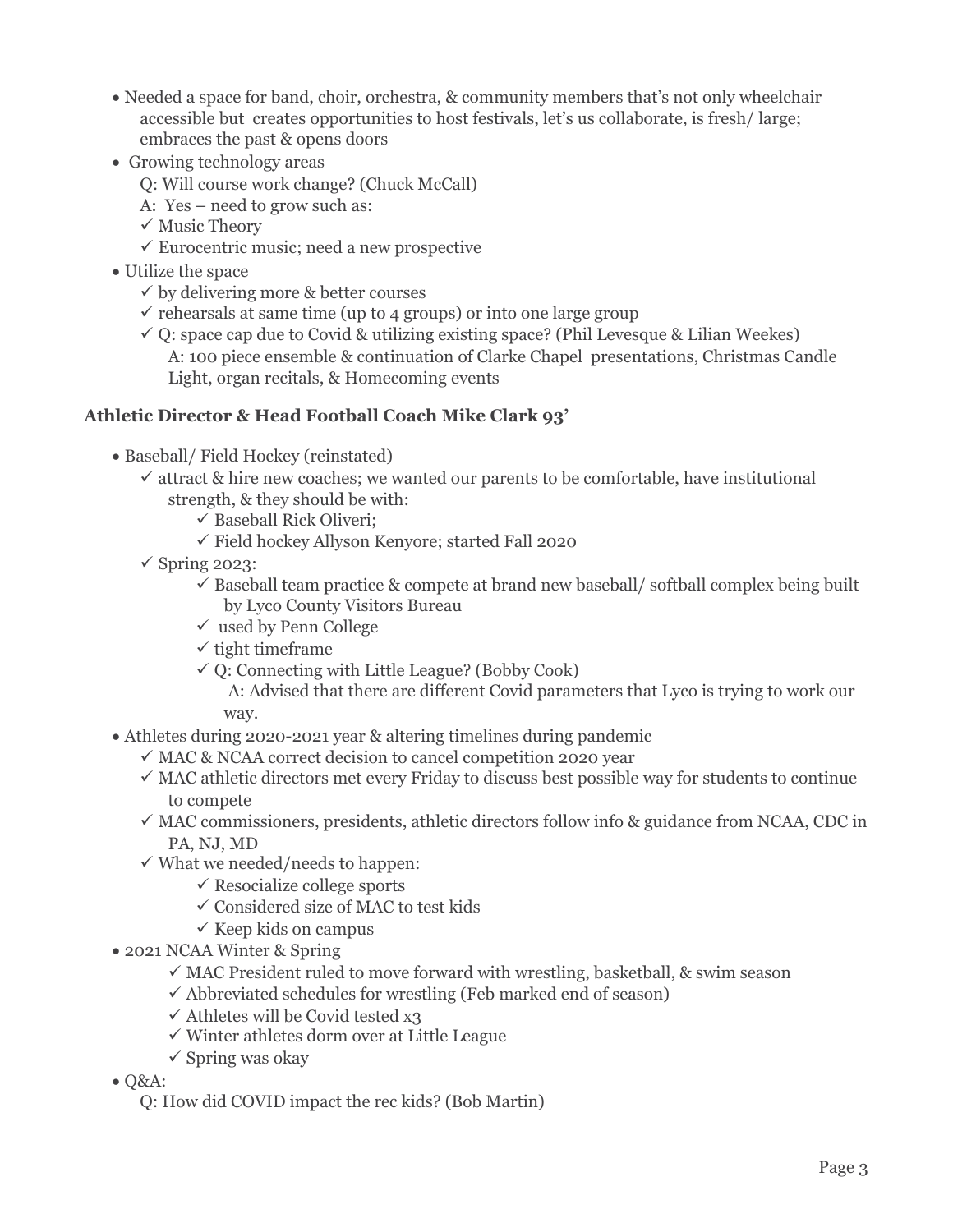- A: PA kids okay; out of state a bit harder:
	- $\checkmark$  Tent out on quad for eating or at stadium
	- $\checkmark$  330 athletes vs wanting 350
	- $\checkmark$  40 new guys that didn't play games last year
	- Q: Post case tension between athletes & non-athletes? (Phil Sunderland)
	- A: some negative incidents associated with teams that was resolved

#### **President's address**

Amy Reyes provided AAEB with a 2020-2021 update for a Q&A approach.

#### **President Dr. Kent Trachte**

- Q: College & Pandemic? (President started)
- A: COVID-19 2021 update
	- $\checkmark$  In-person with students
	- $\checkmark$  In April resumed outdoor small events
	- $\checkmark$  International students stayed at school March (2020 couldn't get home) & 35 stayed through the summer
- Q: Music Groundbreaking? (Hank Knerr)

A: RFP bids will go out in July; we'd like to shorten time & have a formal groundbreaking in July 1st 2022.

Q: Health of Williamsport & economy? (Bobby Cook)

A: Some of it thriving & some not. The East End is the future so we are cautiously optimistic, plus baseball may bring in more.

Letter of intent to Pine Ridge, a Williamsport developer. There's a design/ architect plan to develop this area with retail, commercial, healthcare system, condos so we are negotiating right now. Phase 2 & 3 includes "Pub" rooftop restaurant/ bar.

Q: Student Retention – College still able to keep kids on board? (Phil Sunderland)

A: Data shows 50-60 more students pre-pandemic; we have 345 incoming students & working on enhancing our academic profile better this year.

Q: Are students still mainly from Pa? (Bobby Cook)

A:  $2/3$  Pa; 15% NJ - down this year with pandemic/travel restrictions. Texas is  $4<sup>th</sup>$  or  $5<sup>th</sup>$  with students. More of a national reach right now.

Q: What's the outlook on global education? (Any Reyes)

A: Can't predict. Uneven pandemic with countries like India, Brazil, & Mexico surging, & cases dropping in Britain, Western Europe, France. Variants are adapting & we are preparing for it & for our international travel students Fall/Spring terms.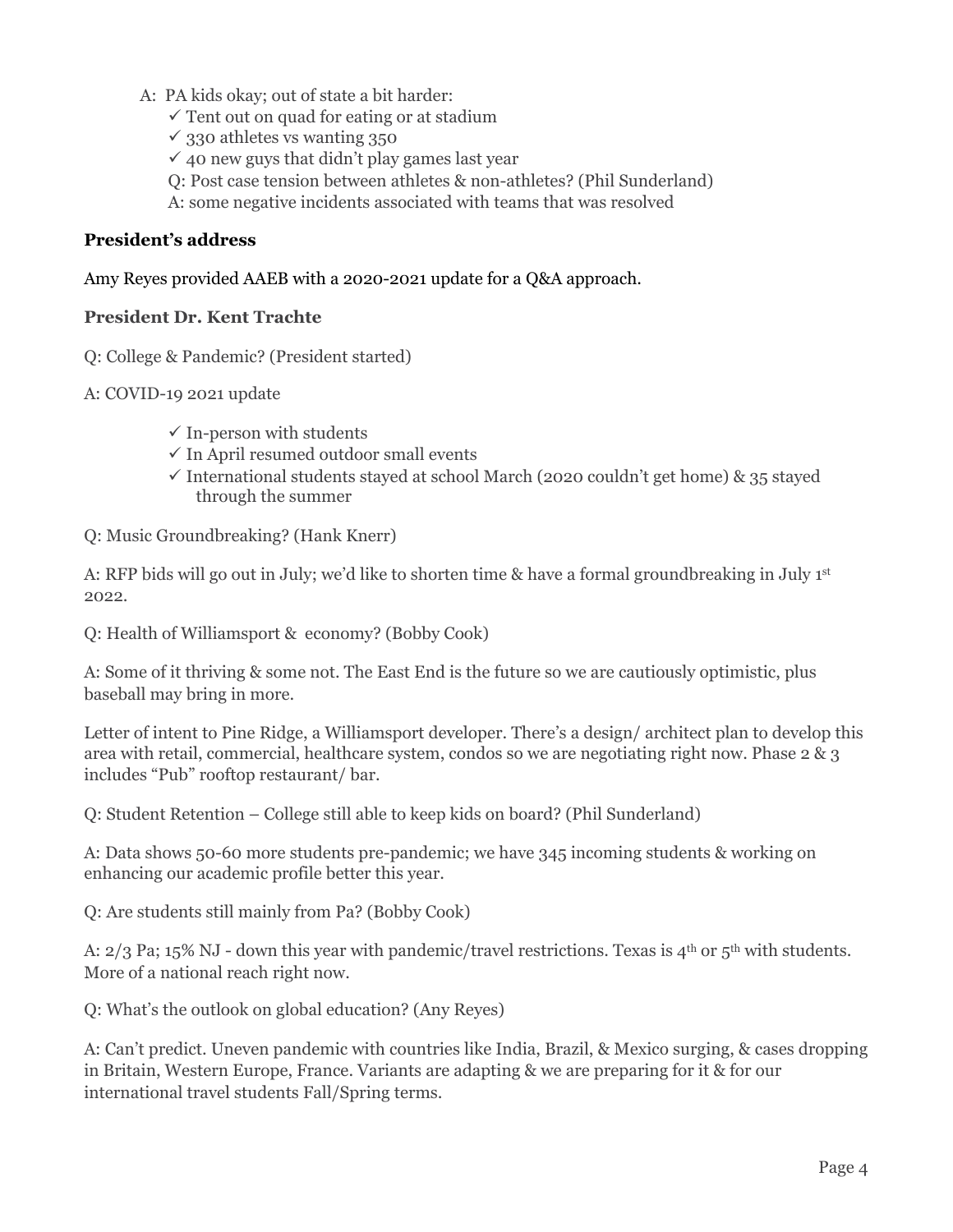Q: Normal Fall schedule? (Nancy Hoerner)

A: The Plan is to have a normal schedule. Last year we had the Thanksgiving surge ending the semester then January 2021 began the Spring 2021 semester.

Q: Require Vaccine? Masks?

A: 400 colleges said yes. When there's a switch from emergency use… there are lots of political aspects here. We'll follow the CDC & Pa Department of Health & stay away from political issues. Regard masks, we are collecting information from students; review incentives & education, & there will be restrictions.

Q: Faculty view on this? (Bob Martin per above)

A: Faculty is cautious due to the rules changing in March/April.

Amy Reyes commented further that employees got vaccinated together; part of team.

Q: Increase in counseling with students due to pandemic? (Jasmine Sanders)

A: Heard stress increased but we have lots of ways to get support; can talk to mentors, adults, faculty & staff resources.

Q: Academic Profile? (Chuck McCall)

A: The Annapolis Group, a gathering of 90 or 100 of the top institutions in order to share best practices, ideas, & innovations in learning (F&M was part of it), executive director invited us to join the group. We had 8 or 10 years of standards to meet. A team came in, collected data on requirements such as depart assessments on ways to know that kids are learning, & our strategic plans. We no longer have these issues & this group will help us gain more of a national vs regional ranking.

Q: Expanding studies; not getting students because we don't have courses? (Bob Martin)

A: We have to dip into this space (such as with engineering) where we can go to another institution along with Lycoming, & gain a hybrid major such as in computer science. We really connect with humanities & make students marketable with internships.

Q: Graduate Programs in the future such as Wilkes? (Len Hahn)

A: Fine line with quality for undergraduate vs masters/ graduate. Stay the course & focus on our core product.

Q: Faculty/ Staff vs students ratio for diversity? (Bob Martin)

A: We are making market progress. Students are more diverse. Next we need a strategic plan like we did for diversity for faculty/staff, & we can recruit through the Annapolis Group, etc.

# **Committee Reports Overview**

Included expanding recruitment, reaching young alumni effectively, increasing the Alumi Spotlight interest, informal alumni reach-outs from faculty & staff, continue Day(s) of Giving, & back to events.

# **Housekeeping**